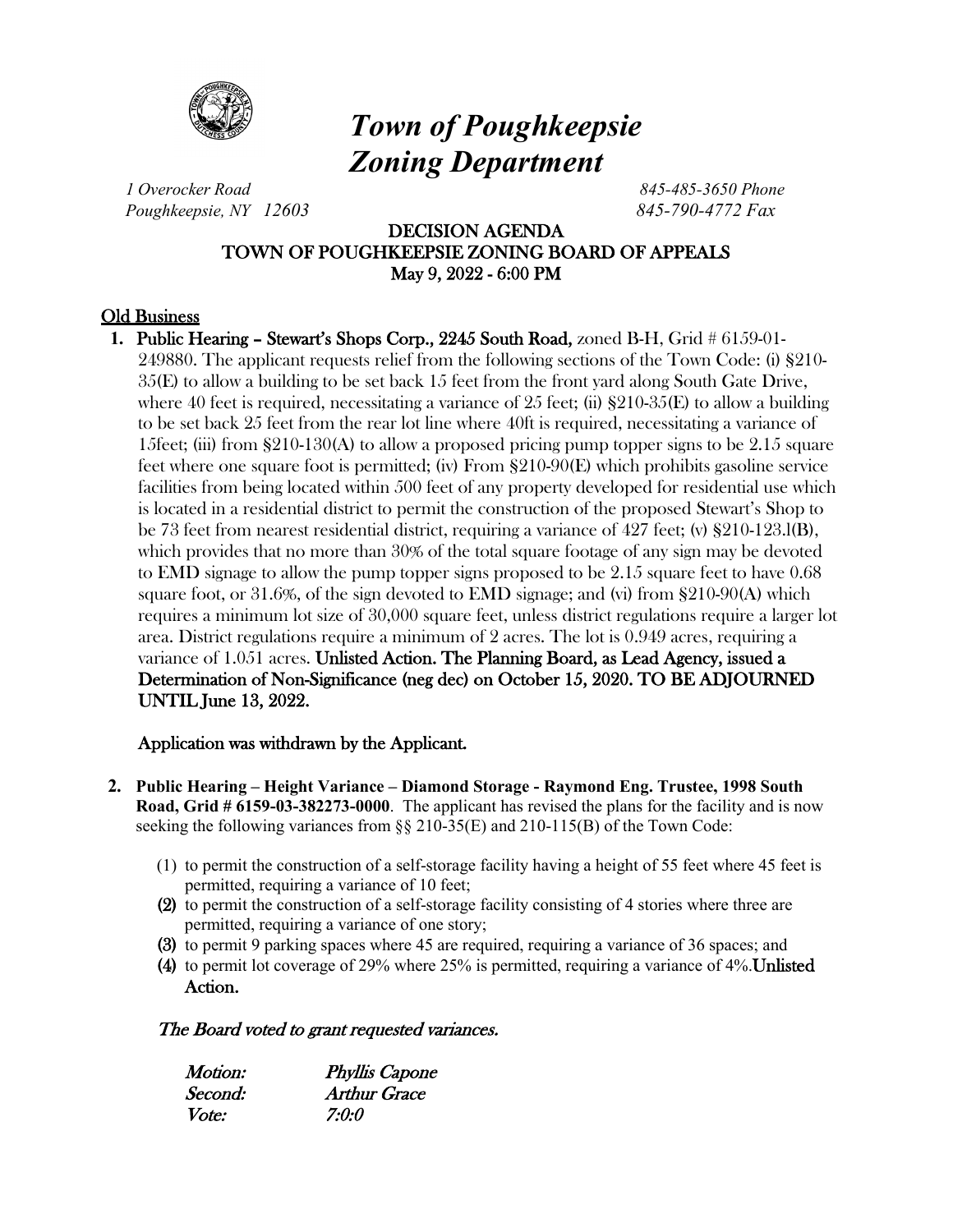- **3.** Public Hearing McDonald's Corp., 2585 South Road, Grid # 6060-02-968700-0000. Variances for monument sign to allow a post and panel sign in lieu of a monument sign. **Unlisted Action. Adjourned to November 14, 2022.**
- **4.** Public Hearing Verizon Wireless Small Cell Wireless Communications Facility Use Variance – Owner: EFG/DRA Heritage LLC, 10-50 Winslow Gate Road, Grid # 6163-03- 027019-0000. The applicant is seeking a use variance from §210-130 of the Town Code to permit the installation of an unmanned wireless communications facility on an existing structure where this specific use or a similar use is not permitted. Unlisted Action.

Upon Applicants request, the Board voted to adjourn the matter to the ZBA meeting on June 13, 2022.

| Motion: | <b>Paul Lahey</b>   |
|---------|---------------------|
| Second: | Christina Soricelli |
| Vote:   | 7:0:0               |

### New Business

**5.** Public Hearing – Renewal for Expired Variance – Owner: Brian Burke, 13 Vandewater Ave., Grid # 6161-07-700902-0000. The applicant is seeking reapproval of variances that were granted on September 14, 2020, which have since expired. The applicant requests relief from  $8210-16(E)$  of the Town Code which requires a front setback of 30 feet and side setbacks of 20 feet, to permit the construction of a single-family home having a front setback of 20 feet, a north side setback of 3 feet and a south side setback of 9 feet, requiring variances of 10 feet, 17 feet and 11 feet, respectively. Type II Action.

#### The Board voted to grant requested variance.

| <i>Motion:</i> | <b>Tony Gates</b>   |
|----------------|---------------------|
| Second:        | Christina Soricelli |
| Vote:          | 7:0:0               |

**6.** Public Hearing –Pool – Ownr: Lauren Passante, 186 Wilbur Blvd., Grid # 6160-01-422777- 0000. The applicant is seeking a variance from §210-107(C) of the Town Code, which requires that all swimming pools be set back from side and rear lot lines by at least 15 feet, to legalize an existing above-ground pool that is located 10 feet from a side property line, requiring a side yard variance of 5 feet. Type II Action.

#### The Board voted to grant requested variance.

| Motion:      | <b>Arthur Grace</b> |
|--------------|---------------------|
| Second:      | Christina Soricelli |
| <i>Vote:</i> | 7:0:0               |